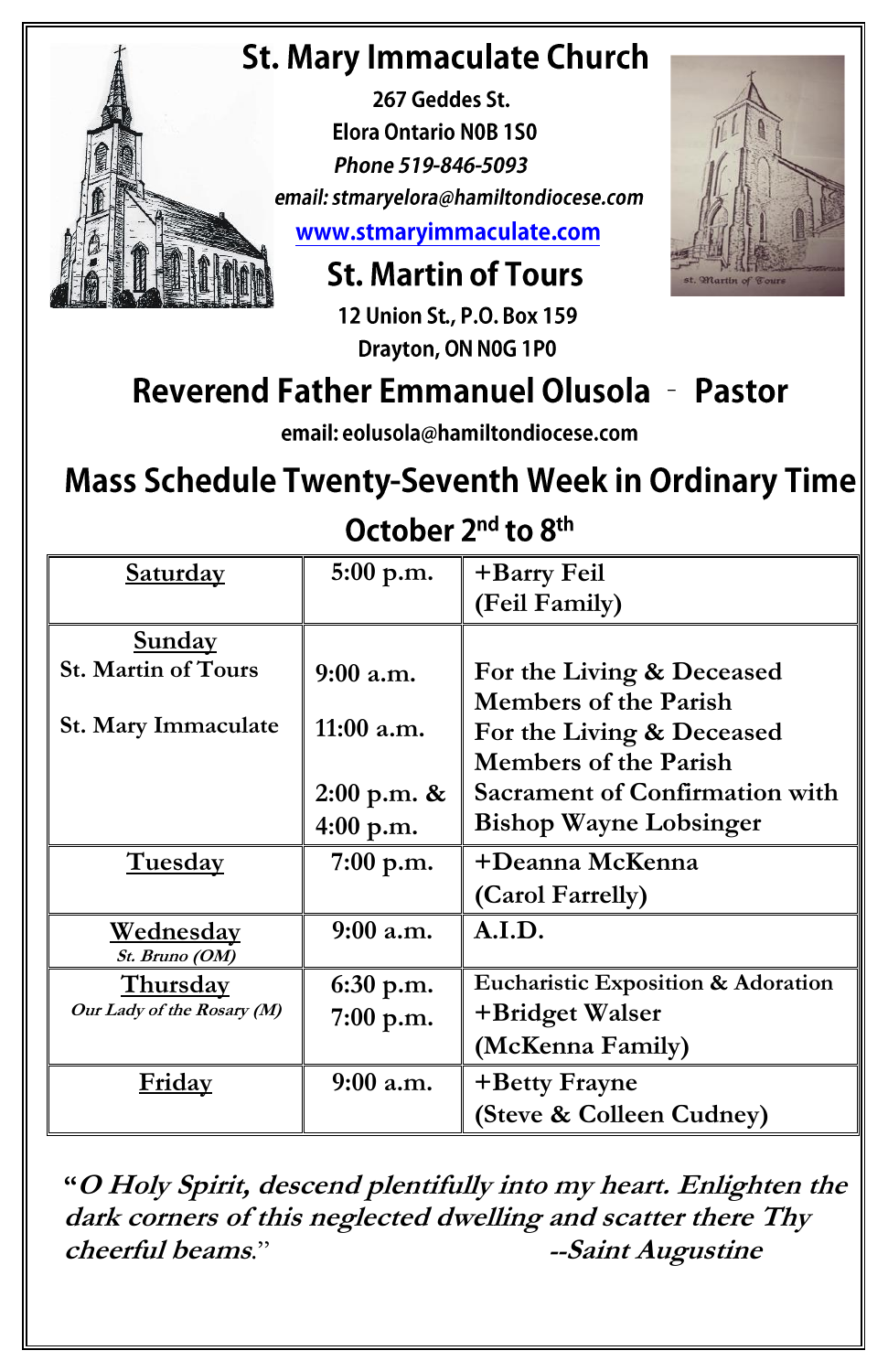### **STATEMENT FROM THE CANADIAN CATHOLIC BISHOPS ON RECONCILIATION WITH INDIGENOUS PEOPLES OF CANADA**

The Catholic Bishops of Canada, gathered in Plenary this week, took the opportunity to affirm and acknowledge to the Indigenous Peoples the suffering experienced in Canada's Indian Residential Schools. Many Catholic religious communities and dioceses participated in this system, which led to the suppression of Indigenous languages, culture, and spirituality, failing to respect the rich history, traditions and wisdom of Indigenous Peoples. They acknowledged the grave abuses that were committed by some members of our Catholic community; physical, psychological, emotional, spiritual, cultural, and sexual. They also sorrowfully acknowledged the historical and ongoing trauma and the legacy of suffering and challenges faced by Indigenous Peoples that continue to this day. Along with those Catholic entities which were directly involved in the operation of the schools, and which have already offered their own heartfelt apologies, the Catholic Bishops of Canada expressed their profound remorse and apologized unequivocally.

Together with the many pastoral initiatives already underway in dioceses across the country, the bishops pledged to undertake fundraising in each region of the country to support initiatives discerned locally with Indigenous partners. Furthermore, they invited the Indigenous Peoples to journey with us into a new era of reconciliation, helping us to prioritize initiatives of healing, to listen to the experience of Indigenous Peoples, especially to the survivors of Indian Residential Schools, and to educate our clergy, consecrated men, and women, and lay faithful, on Indigenous cultures and spirituality. They further committed to continue the work of providing documentation or records that will assist in the memorialization of those buried in unmarked graves.

A delegation of Indigenous survivors, Elders/knowledge keepers, and youth will meet with the Holy Father in December 2021. Pope Francis will encounter and listen to the Indigenous Peoples, to discern how he can support our common desire to renew relationships and walk together along the path of hope in the coming years. The Bishops of Canada have pledged to work with the Holy See and our Indigenous partners on the possibility of a pastoral visit by the Pope to Canada as part of this healing journey.

We are committed to continue the journey with the First Nations, Métis, and Inuit Peoples of this land. For more information, please contact the diocese or visit [www.cccb.ca.](http://www.cccb.ca/)